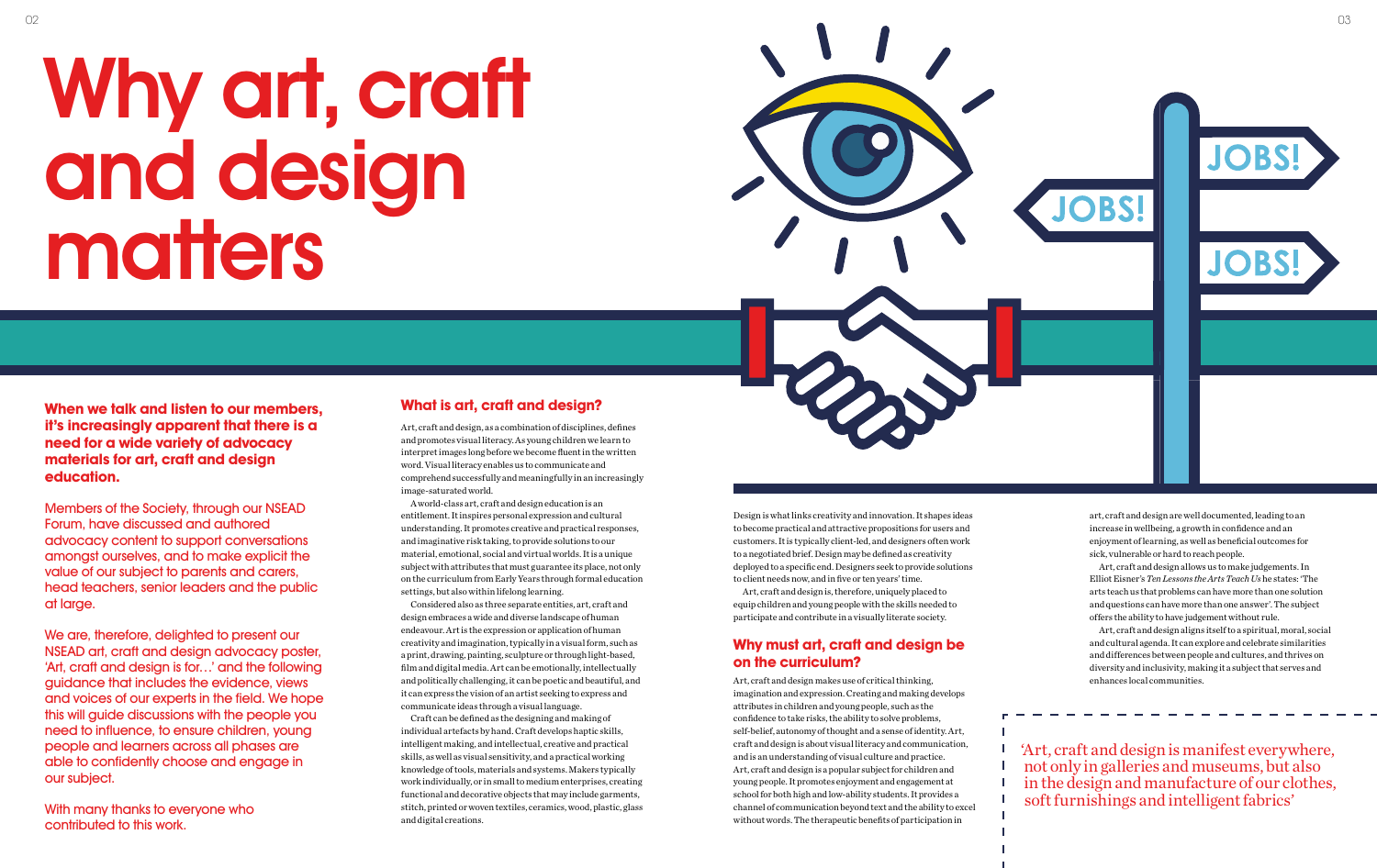

## **What does art craft and design lead to?**

Within the context of the curriculum, art, craft and design gives unique experiences and opportunities to children and young people that can be taken forward into careers within the creative, cultural, heritage and digital media industries. The subject develops creative and expressive lifelong skills that are applicable everywhere, from home and leisure to work.

And, this is simply because art, craft and design is manifest everywhere, not only in galleries and museums, but also in the design and manufacture of our clothes, soft furnishings and intelligent fabrics. It is in our domestic and industrial products, as well as games, animated films and TV documentaries. Art, craft and design is essential in the development of interiors, exteriors and all the accompanying furniture, fittings and planning that goes into home decor. Look around you and you'll see that design is everywhere.

And, alongside both the material and virtual world of art, craft and design comes a unique portfolio of skills and attributes; practical, skills based and expressive, and problem solving, critical and analytical. These are transferable creative thinking skills, fit for purpose for the future of our children and young people within the fast-changing world of the twenty-first century.

The creative industries are those that are based on individual creativity, skill and talent, with the potential to create wealth and jobs through the development of intellectual property. It is through intellectual property that creativity translates into economic value.

The thirteen designated creative industries include advertising, the art and antique market, architecture, crafts, design, designer fashion, film, interactive leisure software (games) music, the performing arts, publishing software, TV and radio. The creative industries are the fastest growing sector of the UK economy. In 2017, the number of jobs in the UK's creative industries rose by 5 per cent, compared to a 1.2 per cent increase in the wider UK workforce, contributing £91.8bn to the economy. (*Creative industries economic estimates*, January 2017, DCMS, GOV.UK)

The culture and heritage industries are also a vital source of economic growth. The Culture White Paper 2016 states: 'The development of our historic built environment can drive wider regeneration, job creation, business growth and prosperity.'

The job market wants creative people who are lateral and not always linear thinkers, people with a growth mind-set, and people with transferable skills, confident working in both teams and as individuals, and unafraid to take risks. Art, craft and design leads to employability in the creative industries.



## **For parents and carers: What's in it for my child?**

As a parent or carer, why should I be concerned if my child does not have art, craft and design in their lives?

Art, craft and design is a pathway to a wide variety of courses in further and higher education, and careers in the creative, cultural, heritage and digital media industries.

Art, craft and design provides my child with visual literacy. It encourages my child to be inquisitive and a problem solver; it provides my child with a cultural education, and fosters wellbeing and positive mental health.

How would I feel if the school foyer and walls were devoid of paintings, collages and photographs, and the corridors empty of sculpture and models? No murals in the playground, no props for the school play, and no trips to galleries and museums.

Are we aware of the effect of the unintended consequences of government policy on the value we place on art, craft and design within formal and informal education? $\blacktriangleright$ 

Is participation in the visual arts a fundamental human need? Why has the UNESCO Convention on the Rights of the Child stated: '*Children have a right to relax and play, and join in a wide range of cultural, artistic and other recreational activities?* If art, craft and design is not studied in my child's school, has this entitlement been removed?

If my child wants to study art, craft and design, what value, curriculum time and resources does the school put on this subject? Will my child have access to a dedicated art room and good range of materials and equipment, and will there be opportunities for them to engage with the work of other artists, makers and designers? Will my child be taught by a subject specialist at secondary school or subject co-ordinator at primary school, and what opportunities will there be for my child to present and exhibit their work in the public domain? Am I aware of how fully my child is able to engage in art, craft and design in their school?

## **For head teachers: What's in it for my school?**

As a head teacher, or senior leader or governor, why should I be considering the value, depth, breadth and time given to art, craft and design in my school? Yes, it's an exhibition in the foyer; it's taking something handmade home for a holiday or celebration; it's a poster for the local fete and a backdrop for the school play. But am I aware of and developing what good and outstanding teaching and learning look like in this subject? Is art, craft and design a significant choice in my school, or a second-rate choice dictated by accountability measures?

Am I aware how art, craft and design can support other curriculum areas and develop critical thinking skills? Am I aware how learning through the arts improves attainment in all subjects and can help raise standards? Am I aware of its significant contribution to the spiritual, moral, cultural and social agenda?

Am I aware that Ofsted will be considering if the curriculum is broad and balanced to include provision for the visual arts? Is careers advice in my school acknowledging the importance of qualifications in the visual arts, and linking them to pathways through higher education and apprenticeships into careers as diverse as architecture, the games and heritage industries, fashion, publishing, software and film. Does my school see the potential of art, craft and a design as a STEAM subject, linking science, technology engineering, art and maths to develop job-ready, creative, analytical and innovative problem solvers.

Am I aware of the agencies and resources available to support subject-specific professional development for art, craft and design in my school?

'Engagement in art, craft and design is fundamental to being human, to being visually and culturally aware, and to be able to interact meaningfully in both material and virtual worlds'

## **For us all: What's in it for our society?**

Art, craft and design as a subject in formal education not only enables people intending to work as artists, makers and designers, but supports everyone to develop as critical consumers of ethically and ecologically well-designed products and systems, and confident audiences of the historic and contemporary visual arts.

Engagement in art, craft and design is fundamental to being human, to being visually and culturally aware, and to be able

to interact meaningfully in both material and virtual worlds. It promotes personal fulfilment leading to a sense of belonging, a sense of worth, a sense of place and opportunities for careers, lifelong learning and leisure activities.